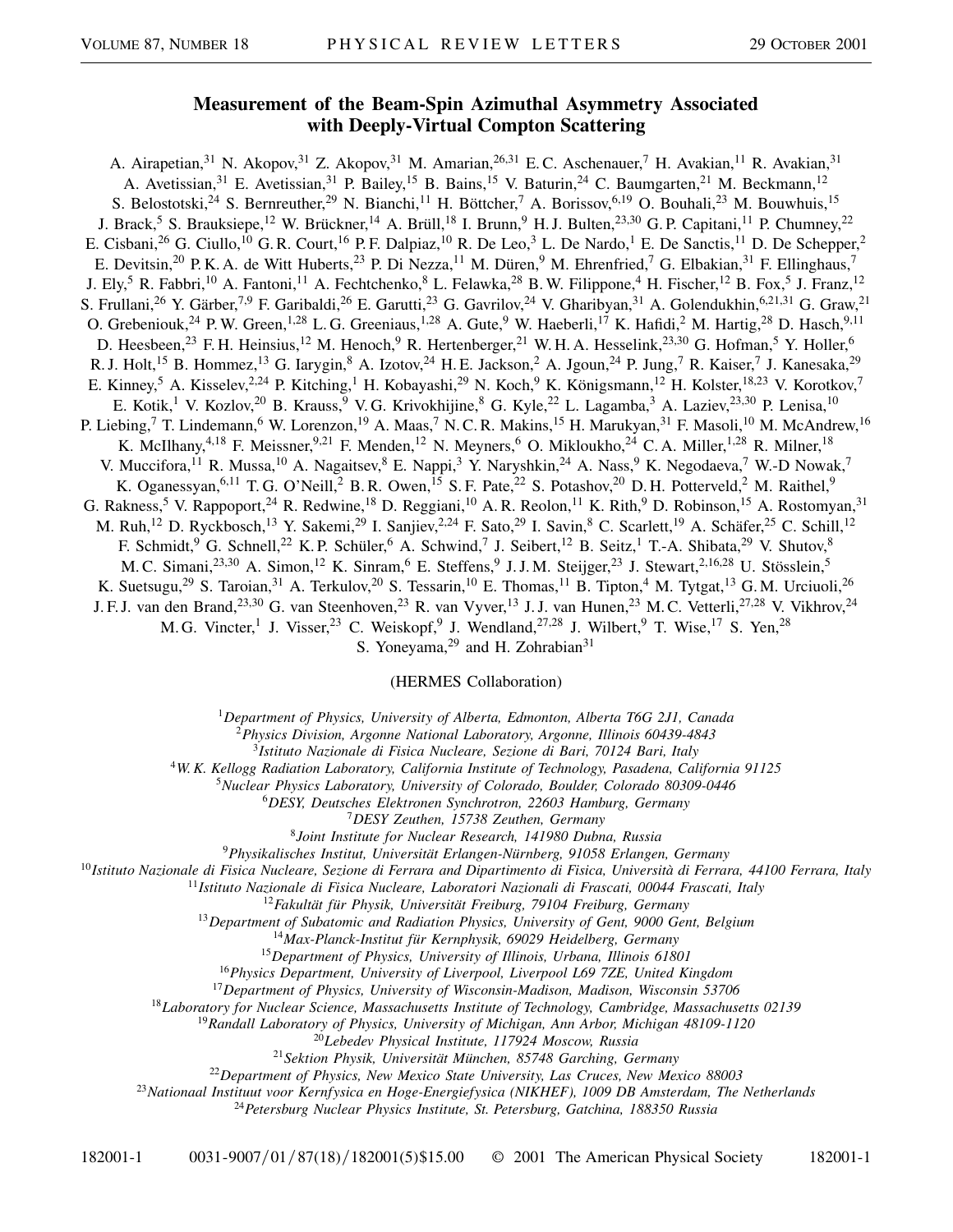<sup>25</sup>*Institut für Theoretische Physik, Universität Regensburg, 93040 Regensburg, Germany*

<sup>26</sup>*Istituto Nazionale di Fisica Nucleare, Sezione Roma 1, Gruppo Sanità and Physics Laboratory,*

<sup>27</sup>*Department of Physics, Simon Fraser University, Burnaby, British Columbia V5A 1S6, Canada*

<sup>29</sup>*Department of Physics, Tokyo Institute of Technology, Tokyo 152, Japan*

<sup>30</sup>*Department of Physics and Astronomy, Vrije Universiteit, 1081 HV Amsterdam, The Netherlands*

<sup>31</sup>*Yerevan Physics Institute, 375036 Yerevan, Armenia*

(Received 18 June 2001; published 10 October 2001)

The beam-spin asymmetry in hard electroproduction of photons has been measured. The data have been accumulated by the HERMES experiment at DESY using the HERA 27.6 GeV longitudinally polarized positron beam and an unpolarized hydrogen-gas target. The asymmetry in the azimuthal distribution of the produced photons in the angle  $\phi$  relative to the lepton scattering plane was determined with respect to the helicity state of the incoming positron beam. The beam-spin analyzing power in the  $\sin \phi$  moment was measured to be  $-0.23 \pm 0.04$ (stat)  $\pm 0.03$ (syst) in the missing-mass range below 1.7 GeV. The observed asymmetry is attributed to the interference of the Bethe-Heitler and deeply virtual Compton scattering processes.

The internal structure of the nucleon has been extensively studied in deep-inelastic lepton scattering, resulting in such measurements as the momentum distributions of quarks and their helicity dependences. The contribution of the quark spins to the nucleon spin was found to be small. Recently a possibility was identified to study experimentally the total contributions of partons to the nucleon spin, including their orbital angular momenta [1]. This idea is based on the formalism of the so-called skewed parton distributions (SPD) (also referred to as off-forward or generalized parton distributions in the literature [2–5]). In this formalism dynamical correlations between partons with different momenta are taken into account. The SPD framework embodies a wide range of observables, such as electromagnetic form factors, conventional parton distributions, and hard exclusive cross sections. In particular, sum rules [5–7] relate second moments of certain SPDs with the total angular momenta of the quarks and of the gluons in the nucleon.

A reaction that can be cleanly interpreted in terms of SPDs is deeply virtual Compton scattering (DVCS), i.e., the exclusive leptoproduction of a single multi-GeV photon with the target nucleon remaining intact. Unfortunately, experimental information on DVCS is scant. A central issue is that it is impossible to distinguish between photons originating from DVCS and those from the Bethe-Heitler (BH) process, which can be much more copious. The

$$
(\tau_{\text{BH}}^* \tau_{\text{DVCS}} + \tau_{\text{DVCS}}^* \tau_{\text{BH}})_{\text{pol}} = \frac{4\sqrt{2}me^6}{tQx}
$$

The quantity  $\tilde{M}^{1,1}$  is the linear combination of DVCS helicity amplitudes that contributes to the case of a polarized beam and an unpolarized target. The interference is seen to depend on the azimuthal angle  $\phi$ , the sign of the lepton charge  $e_l$ , and the polarization  $P_l$  of the incident lepton. The kinematic quantity  $\epsilon$  is the polarization parameter of the virtual photon. A determination of the sin $\phi$  moment of the asymmetry of the interference term shown in Eq. (2)

DOI: 10.1103/PhysRevLett.87.182001 PACS numbers: 13.60.Fz, 14.20.Dh, 24.85. +p

corresponding diagrams are shown in Fig. 1. However, the interference between the DVCS and BH processes can be exploited in order to obtain information on DVCS amplitudes. For that purpose HERMES Collaboration has measured the beam-spin asymmetry in hard exclusive electroproduction of photons. The data obtained are presented in this paper.

Using the notation of Ref. [8], the cross section for exclusive leptoproduction of photons can be written as

$$
\frac{d^4\sigma}{d\phi dt dQ^2 dx} = \frac{xy^2}{32(2\pi)^4 Q^4} \frac{|\tau_{\rm BH} + \tau_{\rm DVCS}|^2}{(1 + 4x^2 m^2/Q^2)^{1/2}}, \quad (1)
$$

where *x* represents the Bjorken scaling variable,  $y = \nu/E$ the fraction of the incident lepton energy *E* carried by the virtual photon, with  $\nu$  its energy and  $-Q^2$  its four momentum squared, *m* is the proton mass, and  $\tau_{BH}$  and  $\tau_{DVCS}$  are the BH and DVCS amplitudes. The cross section shown is a differential in *x*,  $Q^2$ ,  $\phi$ , and *t*, where the azimuthal angle  $\phi$  is the angle between the lepton scattering plane and the plane defined by the virtual and real photons, and *t* represents the square of the four-momentum transfer to the target.

In Ref. [8] expressions are given for the DVCS  $+$  BH cross sections in leading order  $\mathcal{O}(1/Q)$ . (An alternative approach can be found in Ref. [9], for instance.) The leading-order interference term that depends on the helicity % of the incident lepton is

$$
\frac{1}{\sqrt{1-x}}e_lP_l\bigg[-\sin\phi\sqrt{\frac{1+\epsilon}{\epsilon}}\operatorname{Im}\tilde{M}^{1,1}\bigg].
$$
 (2)

with respect to the beam polarization provides information on the imaginary part of the DVCS amplitude combination  $\tilde{M}^{1,1}$ , which is related to the SPDs [8]. Not shown in Eq. (2) are other interference terms that are suppressed by  $O(1/Q)$ , but they involve other  $\phi$  moments.

The data presented here were recorded during the 1996 and 1997 running periods of the HERMES experiment

*Istituto Superiore di Sanità, 00161 Roma, Italy*

<sup>28</sup>*TRIUMF, Vancouver, British Columbia V6T 2A3, Canada*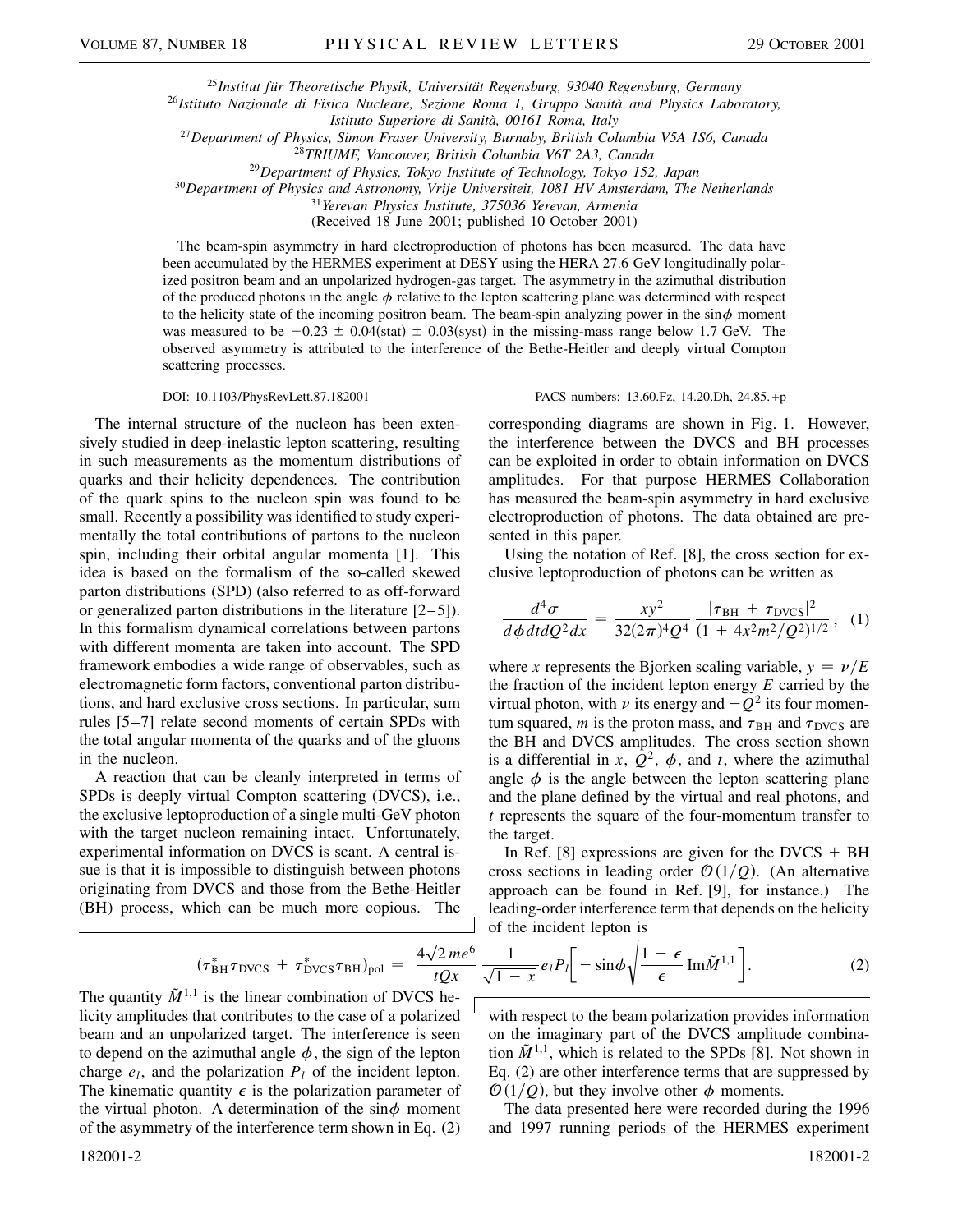

FIG. 1. (a) Feynman diagram for deeply virtual Compton scattering and (b) photon radiation from the incident and scattered leptons in the Bethe-Heitler process.

using the 27.6-GeV HERA longitudinally polarized positron beam at DESY [10]. The beam polarization was continuously measured by Compton backscattering and had an average value of 0.55 with a fractional uncertainty of 3.8% [11,12]. The positrons were scattered off a hydrogen-gas target [13]. Both unpolarized and spinaveraged polarized-target data have been used in the analysis.

The scattered positrons and coincident photons were detected by the HERMES spectrometer [14] in the polarangle range of 40–220 mrad. A positron trigger was formed from a coincidence between three scintillator hodoscope planes and a lead-glass calorimeter. The trigger required an energy of more than 3.5 GeV deposited in the calorimeter. Charged particle identification was based on information from four detectors: a threshold Cerenkov ˘ counter, a transition radiation detector, a preshower scintillator counter, and a lead-glass calorimeter. The particle identification provides an average positron identification efficiency of 99% with a hadron contamination of less than 1%. Photons are identified by the detection of energy deposition in the calorimeter and the preshower counter without an associated charged track.

Events were selected if they contained only one positron track with momentum larger than 3.5 GeV and only one photon with an energy deposition greater than 0.8 GeV in the calorimeter. The following requirements were imposed on the positron kinematics:  $Q^2 > 1$  GeV<sup>2</sup>,  $W^2 >$ 4 GeV<sup>2</sup>, and  $\nu < 24$  GeV, where *W* denotes the photon-nucleon invariant mass.

In Fig. 2, the missing-mass distribution of the selected events is compared to the results of a Monte Carlo (MC) simulation in which photons from fragmentation processes in deep-inelastic scattering (DIS) and from the exclusive BH process,  $e + p \rightarrow e' + \gamma + p$ , are included. The missing mass is defined as  $M_x^2 = (q + P_p - k)^2$  with *q*,  $P_p$ , and *k* being the four momenta of the virtual photon, the target nucleon, and the produced real photon, respectively. Because of the finite-momentum resolution of the spectrometer,  $M_x^2$  may be negative, in which case we define  $M_x = -\sqrt{-M_x^2}$ .

The MC calculation is normalized to the same number of deep inelastically scattered positrons as were observed inclusively in the experiment (about 5.1 million DIS events), which corresponds to an integrated luminos-



FIG. 2. The measured distribution of photons observed in hard electroproduction versus the missing mass squared  $M_x^2$ . In the upper panel the full kinematic range is displayed, while the low  $M_x^2$  domain is shown in the lower panel. The light-gray histogram represents the results of a Monte Carlo simulation in which fragmentation processes and the Bethe-Heitler process are included, while the dark-shaded histogram represents only the BH contribution. The Monte Carlo simulation includes the effect of the detector resolution.

ity of 104  $pb^{-1}$ . There is fairly good agreement between the data and the MC results in the relevant kinematic range of the photon spectrum. In the region of low missing mass, the main contribution is due to the BH process, while the smeared DIS contribution is almost negligible. The smearing of the data to negative  $M_x^2$  values is well reproduced by the Monte Carlo calculation, which does not include the DVCS process. This result is consistent with the calculations of Ref. [15], where it is shown that the DVCS contribution to the electroproduction of photons is less than 10% for the present kinematics.

Photon pairs from the  $\pi^0$  decay are removed from the data by requiring the presence of exactly one photon cluster in the (segmented) calorimeter. There could be a remaining  $\pi^0$  contamination from photon pairs that cannot be spatially resolved by the granularity of the calorimeter. It may also happen that one of the  $\pi^0$  decay photons escapes detection. These contaminations have been estimated in the nominal exclusive region using a Monte Carlo simulation. It was found that  $\pi^0$  mesons produced in exclusive processes or as fragmentation products in deep-inelastic scattering may contaminate the exclusive part of the photon spectrum by at most 8.5%.

The DVCS-BH interference terms can be extracted from the dependence of the data on the azimuthal angle  $\phi$ . In order to have an almost full  $\phi$  coverage, events were selected with  $15 < \theta_{\gamma \gamma^*} < 70$  mrad, where  $\theta_{\gamma \gamma^*}$  represents the angle between the directions of the virtual photon and the real photon. A MC simulation shows that, for angles smaller than 15 mrad, the granularity of the calorimeter  $(9 \times 9 \text{ cm}^2)$  is insufficient to reliably determine the angle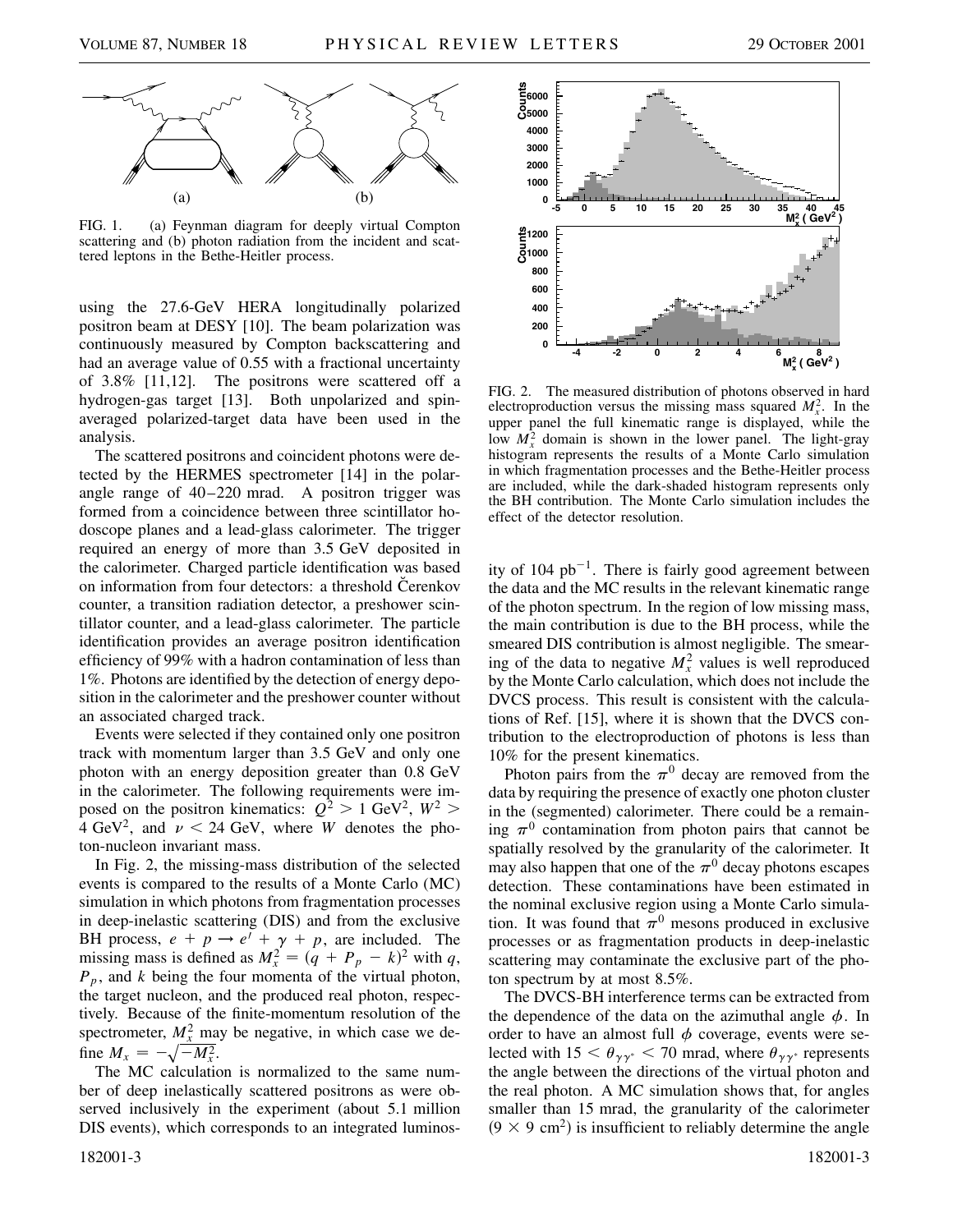$\phi$ . For angles larger than 70 mrad, the  $\phi$  acceptance is restricted. The average  $\phi$  resolution in the selected  $\theta_{\gamma\gamma^*}$ range is about 0.14 rad.

In Fig. 3, the azimuthal dependence of the measured beam-spin asymmetry *ALU* is shown, which is defined as

$$
A_{LU}(\phi) = \frac{1}{\langle |P_l| \rangle} \frac{N^+(\phi) - N^-(\phi)}{N^+(\phi) + N^-(\phi)},
$$
 (3)

where  $N^+$  and  $N^-$  represent the luminosity-normalized yields of events with corresponding beam helicity states,  $\langle |P_l| \rangle$  is the average magnitude of the beam polarization, and the subscripts *L* and *U* denote a longitudinally polarized beam and an unpolarized target. The data displayed in Fig. 3 were selected requiring a missing mass between  $-1.5$  and  $+1.7$  GeV, i.e.,  $-3\sigma$  below and  $+1\sigma$ above  $M_x = m$ , and represent 4015 events. An asymmetric  $M_x$  range was chosen to minimize the influence of the DIS-fragmentation background while optimizing the statistics. Both the proton and the  $\Delta(1232)$  resonance are included in the selected  $M_x$  range. However, the data most likely originate from the exclusive final state with one proton, since the scattering process is dominated by the elastic contribution at kinematics relevant for the BH process. This conclusion is supported experimentally by Fig. 2, where the elastic BH Monte Carlo gives a good account of the photon spectrum at low  $M<sub>x</sub>$ , and theoretically in Ref. [16]. The comparison of the *ALU* data in Fig. 3 to a simple sin $\phi$  curve demonstrates that the data have the  $\phi$  dependence expected from Eq. (2). The model calculation of Ref. [17] which is based on the SPD framework



FIG. 3. Beam-spin asymmetry *ALU* for hard electroproduction of photons as a function of the azimuthal angle  $\phi$ . The data correspond to the missing-mass region between  $-1.5$  and +1.7 GeV. The dashed curve represents a sin $\phi$  dependence with an amplitude of 0.23, while the solid curve represents the result of a model calculation taken from Ref. [17]. The horizontal error bars represent the bin width, and the error band below represents the systematic uncertainty.

and computed at the average kinematics of the present experiment has also been displayed.

In order to be able to compare the  $\phi$  dependence of the beam-spin asymmetry for various missing-mass bins, the  $\sin \phi$  weighted moments have been determined:

$$
A_{LU}^{\sin\phi^{\pm}} = \frac{2}{N^{\pm}} \sum_{i=1}^{N^{\pm}} \frac{\sin\phi_i}{|P_i|_i},
$$
 (4)

where the superscript  $\pm$  refers to the helicity of the positron beam. In Fig. 4 the extracted values of  $A_{LU}^{\sin\phi^{\pm}}$ *LU* are plotted versus the missing mass  $M_x$  for the two helicity states  $\lambda_{\text{beam}}$  of the positron beam. The sign of the sin $\phi$ moment is opposite for the two beam helicities, in agreement with the expectations for the helicity dependence of the relevant DVCS-BH interference term. The beam-spin averaged data are consistent with zero, which is in agreement with the expectations for an unpolarized beam and target. The beam-spin averaged data can be used to determine an upper limit of a possible false asymmetry due to instrumental effects which—averaged for  $M_x$  between  $-1.5$  and  $+1.7$  GeV—amounts to  $-0.03 \pm 0.04$ .

Since the data in Fig. 4 for the two beam helicity states contain the same physics information, they are combined when evaluating the beam-spin analyzing power  $A_{LU}^{\sin\phi}$ :

$$
A_{LU}^{\sin\phi} = \frac{2}{N} \sum_{i=1}^{N} \frac{\sin\phi_i}{(P_l)_i}, \qquad (5)
$$

where  $N = N^+ + N^-$ . In contrast to Eq. (4), the sign of the beam polarization is explicitly taken into account, thus distinguishing the two helicity states. The results are presented in Fig. 5 versus missing-mass. All bins in the missing-mass region below  $M_x \approx 2.5$  GeV show a similar negative asymmetry, while  $A_{LU}^{\sin\phi}$  is consistent with zero for



FIG. 4. The sin $\phi$  moment  $A_{LU}^{\sin\phi^{\pm}}$  as a function of the missing mass for positive beam helicity (circles), negative beam helicity (squares), and the averaged helicity (open triangles). A negative value is assigned to  $M_x$  if  $M_x^2 < 0$ . The error bars are statistical only. The systematic uncertainty is represented by the error band at the bottom of the figure.